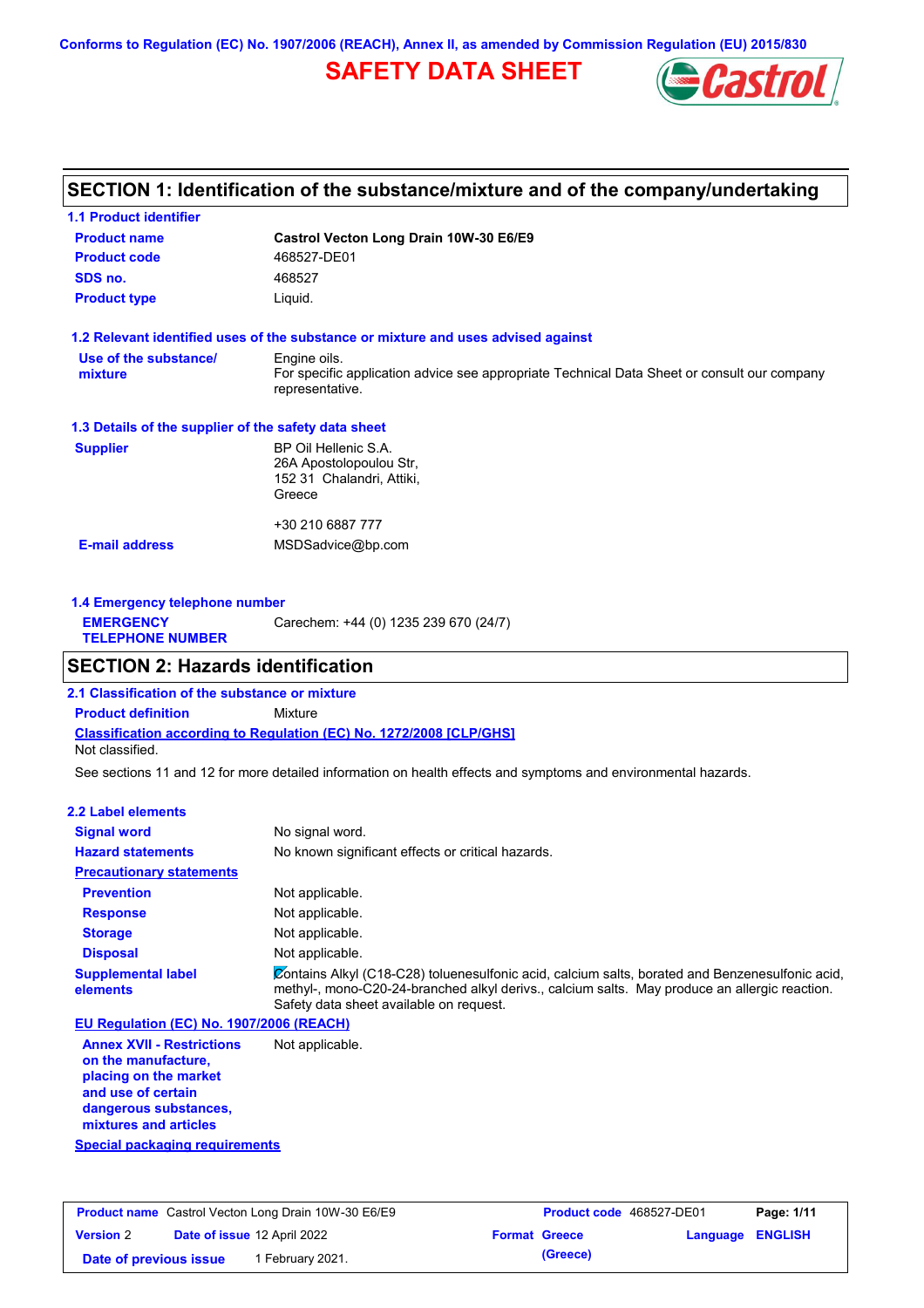# **SECTION 2: Hazards identification**

| <b>Containers to be fitted</b><br>with child-resistant<br>fastenings                                                     | Not applicable.                                                                                                                                                                                                          |
|--------------------------------------------------------------------------------------------------------------------------|--------------------------------------------------------------------------------------------------------------------------------------------------------------------------------------------------------------------------|
| <b>Tactile warning of danger</b>                                                                                         | Not applicable.                                                                                                                                                                                                          |
| 2.3 Other hazards                                                                                                        |                                                                                                                                                                                                                          |
| <b>Results of PBT and vPvB</b><br>assessment                                                                             | Product does not meet the criteria for PBT or vPvB according to Regulation (EC) No. 1907/2006.<br>Annex XIII.                                                                                                            |
| <b>Product meets the criteria</b><br>for PBT or vPvB according<br>to Regulation (EC) No.<br><b>1907/2006, Annex XIII</b> | This mixture does not contain any substances that are assessed to be a PBT or a vPvB.                                                                                                                                    |
| Other hazards which do<br>not result in classification                                                                   | Defatting to the skin.<br>USED ENGINE OILS<br>Used engine oil may contain hazardous components which have the potential to cause skin<br>cancer.<br>See Toxicological Information, section 11 of this Safety Data Sheet. |

# **SECTION 3: Composition/information on ingredients**

| <b>3.2 Mixtures</b> |  |
|---------------------|--|
|                     |  |

Mixture **Product definition**

| Mighly refined base oil (IP 346 DMSO extract < 3%). Proprietary performance additives.         |                                                                                         |           |                                               |             |
|------------------------------------------------------------------------------------------------|-----------------------------------------------------------------------------------------|-----------|-----------------------------------------------|-------------|
| <b>Product/ingredient</b><br>name                                                              | <b>Identifiers</b>                                                                      | $\%$      | <b>Regulation (EC) No.</b><br>1272/2008 [CLP] | <b>Type</b> |
| Distillates (petroleum), hydrotreated<br>heavy paraffinic                                      | REACH #: 01-2119484627-25<br>EC: 265-157-1<br>CAS: 64742-54-7<br>Index: 649-467-00-8    | 275 - ≤90 | Not classified.                               | $[2]$       |
| Lubricating oils (petroleum), C20-50,<br>hydrotreated neutral oil-based                        | REACH #: 01-2119474889-13<br>EC: 276-738-4<br>CAS: 72623-87-1<br>Index: 649-483-00-5    | ≤10       | Not classified.                               | $[2]$       |
| Distillates (petroleum), solvent-<br>dewaxed heavy paraffinic                                  | REACH #: 01-2119471299-27 ≤5<br>EC: 265-169-7<br>CAS: 64742-65-0<br>Index: 649-474-00-6 |           | Not classified.                               | $[2]$       |
| Distillates (petroleum), hydrotreated<br>light paraffinic                                      | REACH #: 01-2119487077-29<br>$EC: 265-158-7$<br>CAS: 64742-55-8<br>Index: 649-468-00-3  | ≤3        | Not classified.                               | $[2]$       |
| reaction mass of isomers of:<br>C7-9-alkyl 3-(3,5-di-tert-butyl-<br>4-hydroxyphenyl)propionate | REACH #: 01-0000015551-76<br>$EC: 406-040-9$<br>CAS: 125643-61-0<br>Index: 607-530-00-7 | ≤3        | Aquatic Chronic 4, H413                       | $[1]$       |
| Alkyl (C18-C28) toluenesulfonic acid,<br>calcium salts, borated                                | $EC: -$<br>$CAS. -$                                                                     | ≤ $0.3$   | Skin Sens. 1B, H317<br>Repr. 2, H361d         | $[1]$       |
| Benzenesulfonic acid, methyl-, mono-<br>C20-24-branched alkyl derivs.,<br>calcium salts        | CAS: 722503-68-6                                                                        | ≤0.3      | Skin Sens. 1B, H317                           | $[1]$       |

**See Section 16 for the full text of the H statements declared above.**

#### **Type**

[1] Substance classified with a health or environmental hazard

[2] Substance with a workplace exposure limit

[3] Substance meets the criteria for PBT according to Regulation (EC) No. 1907/2006, Annex XIII

[4] Substance meets the criteria for vPvB according to Regulation (EC) No. 1907/2006, Annex XIII

[5] Substance of equivalent concern

[6] Additional disclosure due to company policy

Occupational exposure limits, if available, are listed in Section 8.

| <b>Product name</b> Castrol Vecton Long Drain 10W-30 E6/E9 |  |                                    | <b>Product code</b> 468527-DE01 |                      | Page: 2/11       |  |
|------------------------------------------------------------|--|------------------------------------|---------------------------------|----------------------|------------------|--|
| <b>Version 2</b>                                           |  | <b>Date of issue 12 April 2022</b> |                                 | <b>Format Greece</b> | Language ENGLISH |  |
| Date of previous issue                                     |  | 1 February 2021.                   |                                 | (Greece)             |                  |  |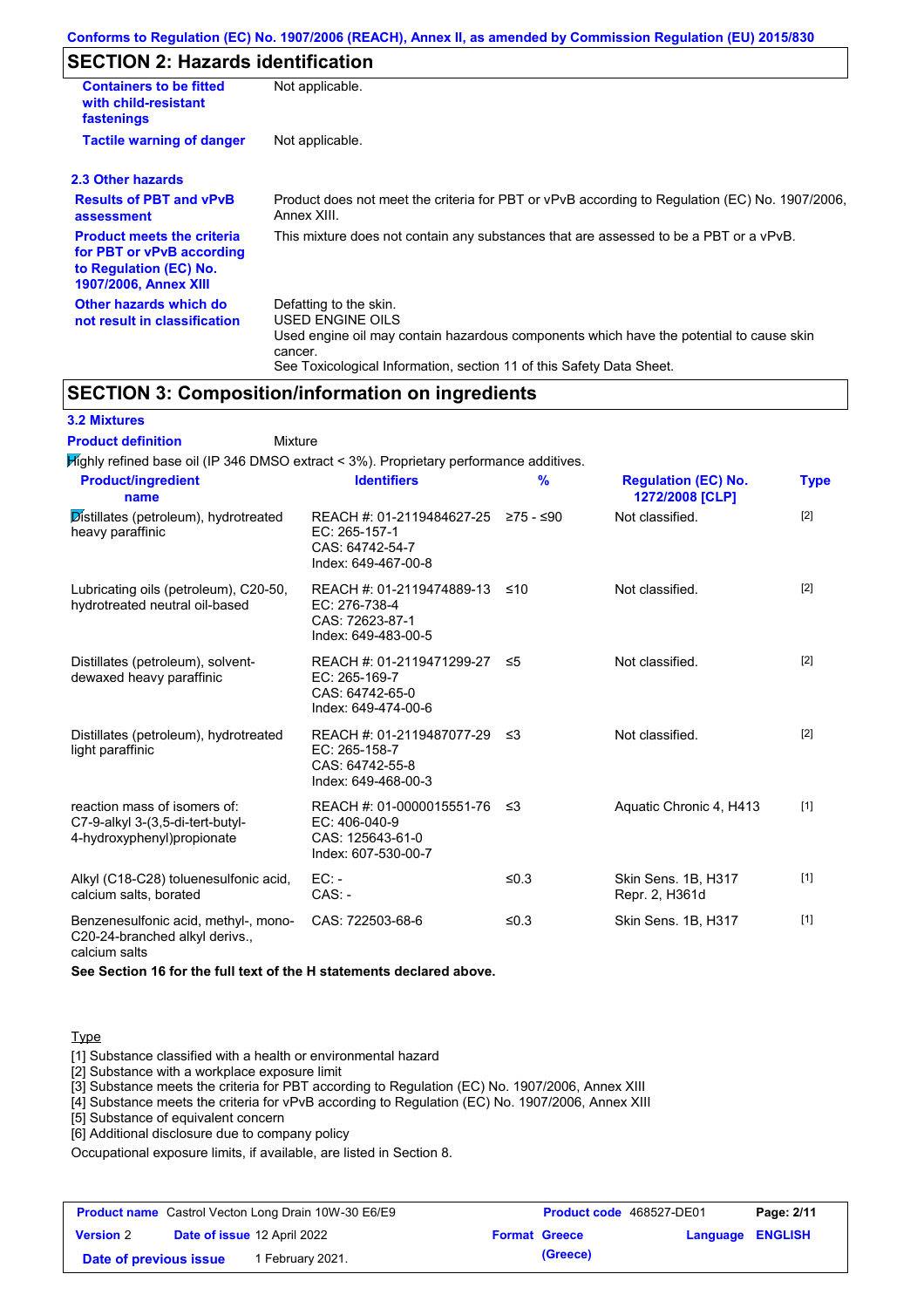## **SECTION 4: First aid measures**

| 4.1 Description of first aid measures |                                                                                                                                                                                                                                                               |
|---------------------------------------|---------------------------------------------------------------------------------------------------------------------------------------------------------------------------------------------------------------------------------------------------------------|
| Eye contact                           | In case of contact, immediately flush eyes with plenty of water for at least 15 minutes. Eyelids<br>should be held away from the eyeball to ensure thorough rinsing. Check for and remove any<br>contact lenses. Get medical attention.                       |
| <b>Skin contact</b>                   | Wash skin thoroughly with soap and water or use recognised skin cleanser. Remove<br>contaminated clothing and shoes. Wash clothing before reuse. Clean shoes thoroughly before<br>reuse. Get medical attention if irritation develops.                        |
| <b>Inhalation</b>                     | $\mathbf{F}$ inhaled, remove to fresh air. In case of inhalation of decomposition products in a fire,<br>symptoms may be delayed. The exposed person may need to be kept under medical<br>surveillance for 48 hours. Get medical attention if symptoms occur. |
| <b>Ingestion</b>                      | Do not induce vomiting unless directed to do so by medical personnel. Get medical attention if<br>symptoms occur.                                                                                                                                             |
| <b>Protection of first-aiders</b>     | No action shall be taken involving any personal risk or without suitable training.                                                                                                                                                                            |

#### **4.2 Most important symptoms and effects, both acute and delayed**

See Section 11 for more detailed information on health effects and symptoms.

| <b>Potential acute health effects</b> |                                                                                                                            |
|---------------------------------------|----------------------------------------------------------------------------------------------------------------------------|
| <b>Inhalation</b>                     | <b>Exposure to decomposition products may cause a health hazard. Serious effects may be</b><br>delayed following exposure. |
| <b>Ingestion</b>                      | No known significant effects or critical hazards.                                                                          |
| <b>Skin contact</b>                   | Defatting to the skin. May cause skin dryness and irritation.                                                              |
| Eye contact                           | No known significant effects or critical hazards.                                                                          |
|                                       | Delayed and immediate effects as well as chronic effects from short and long-term exposure                                 |
| <b>Inhalation</b>                     | Overexposure to the inhalation of airborne droplets or aerosols may cause irritation of the<br>respiratory tract.          |
| <b>Ingestion</b>                      | Ingestion of large quantities may cause nausea and diarrhoea.                                                              |
| <b>Skin contact</b>                   | Prolonged or repeated contact can defat the skin and lead to irritation and/or dermatitis.                                 |
| Eye contact                           | Potential risk of transient stinging or redness if accidental eye contact occurs.                                          |

#### **4.3 Indication of any immediate medical attention and special treatment needed**

Notes to physician **Treatment should in general be symptomatic and directed to relieving any effects.** In case of inhalation of decomposition products in a fire, symptoms may be delayed. The exposed person may need to be kept under medical surveillance for 48 hours.

# **SECTION 5: Firefighting measures**

| 5.1 Extinguishing media                                   |                                                                                                                                                                                                                                                                                                                                                                   |
|-----------------------------------------------------------|-------------------------------------------------------------------------------------------------------------------------------------------------------------------------------------------------------------------------------------------------------------------------------------------------------------------------------------------------------------------|
| <b>Suitable extinguishing</b><br>media                    | In case of fire, use foam, dry chemical or carbon dioxide extinguisher or spray.                                                                                                                                                                                                                                                                                  |
| <b>Unsuitable extinguishing</b><br>media                  | Do not use water jet. The use of a water jet may cause the fire to spread by splashing the<br>burning product.                                                                                                                                                                                                                                                    |
| 5.2 Special hazards arising from the substance or mixture |                                                                                                                                                                                                                                                                                                                                                                   |
| <b>Hazards from the</b><br>substance or mixture           | In a fire or if heated, a pressure increase will occur and the container may burst.                                                                                                                                                                                                                                                                               |
| <b>Hazardous combustion</b><br>products                   | Combustion products may include the following:<br>carbon oxides $(CO, CO2)$ (carbon monoxide, carbon dioxide)<br>nitrogen oxides (NO, NO <sub>2</sub> etc.)                                                                                                                                                                                                       |
| <b>5.3 Advice for firefighters</b>                        |                                                                                                                                                                                                                                                                                                                                                                   |
| <b>Special precautions for</b><br>fire-fighters           | No action shall be taken involving any personal risk or without suitable training. Promptly<br>isolate the scene by removing all persons from the vicinity of the incident if there is a fire.                                                                                                                                                                    |
| <b>Special protective</b><br>equipment for fire-fighters  | Fire-fighters should wear appropriate protective equipment and self-contained breathing<br>apparatus (SCBA) with a full face-piece operated in positive pressure mode. Clothing for fire-<br>fighters (including helmets, protective boots and gloves) conforming to European standard EN<br>469 will provide a basic level of protection for chemical incidents. |

| <b>Product name</b> Castrol Vecton Long Drain 10W-30 E6/E9 |  | <b>Product code</b> 468527-DE01    |  | Page: 3/11           |                         |  |
|------------------------------------------------------------|--|------------------------------------|--|----------------------|-------------------------|--|
| <b>Version 2</b>                                           |  | <b>Date of issue 12 April 2022</b> |  | <b>Format Greece</b> | <b>Language ENGLISH</b> |  |
| Date of previous issue                                     |  | February 2021.                     |  | (Greece)             |                         |  |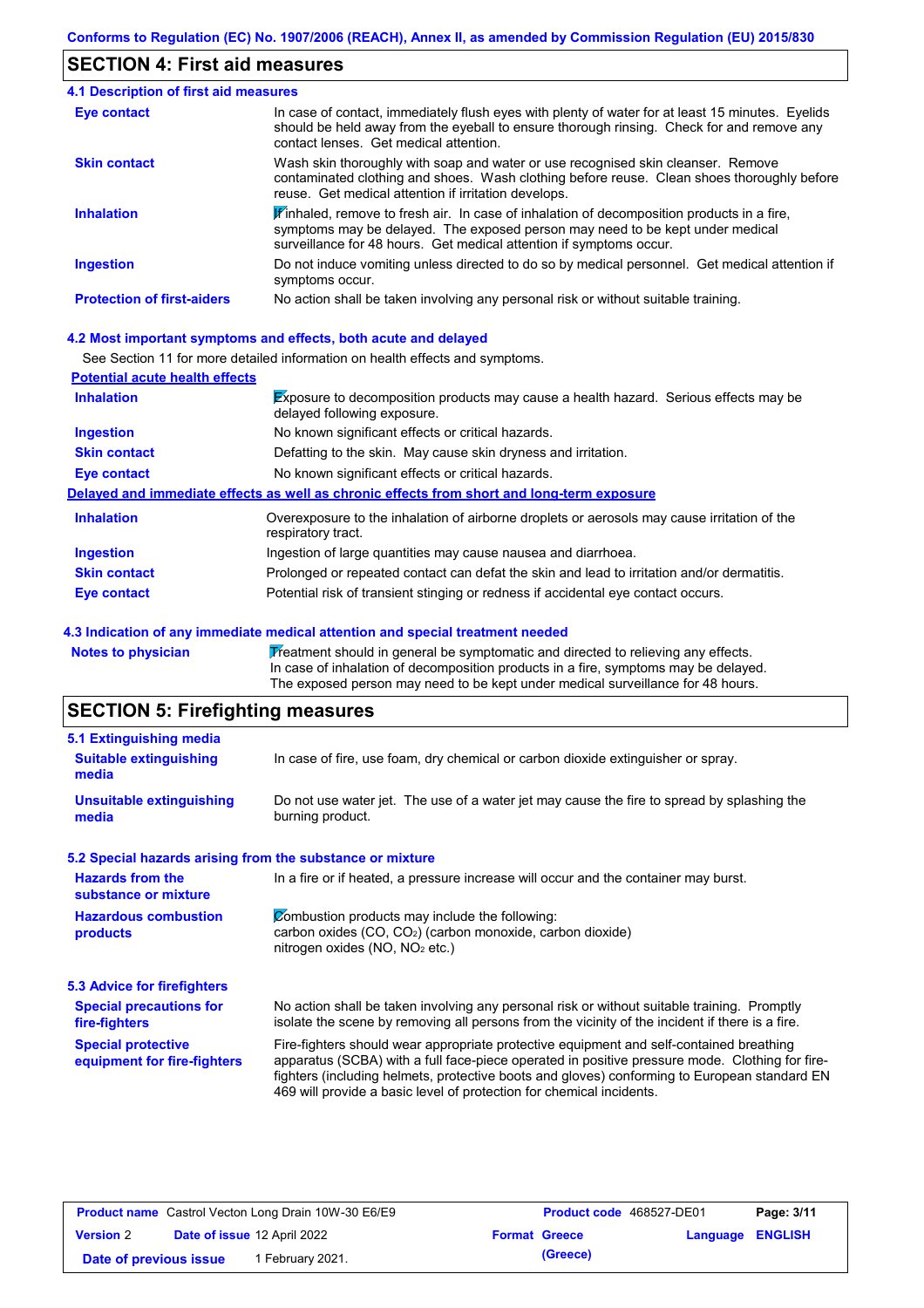# **SECTION 6: Accidental release measures**

|                                                          | 6.1 Personal precautions, protective equipment and emergency procedures                                                                                                                                                                                                                                                                                                                        |
|----------------------------------------------------------|------------------------------------------------------------------------------------------------------------------------------------------------------------------------------------------------------------------------------------------------------------------------------------------------------------------------------------------------------------------------------------------------|
| For non-emergency<br>personnel                           | No action shall be taken involving any personal risk or without suitable training. Evacuate<br>surrounding areas. Keep unnecessary and unprotected personnel from entering. Do not touch<br>or walk through spilt material. Floors may be slippery; use care to avoid falling. Put on<br>appropriate personal protective equipment.                                                            |
| For emergency responders                                 | If specialised clothing is required to deal with the spillage, take note of any information in<br>Section 8 on suitable and unsuitable materials. See also the information in "For non-<br>emergency personnel".                                                                                                                                                                               |
| <b>6.2 Environmental</b><br>precautions                  | Avoid dispersal of spilt material and runoff and contact with soil, waterways, drains and sewers.<br>Inform the relevant authorities if the product has caused environmental pollution (sewers,<br>waterways, soil or air).                                                                                                                                                                    |
| 6.3 Methods and material for containment and cleaning up |                                                                                                                                                                                                                                                                                                                                                                                                |
| <b>Small spill</b>                                       | Stop leak if without risk. Move containers from spill area. Absorb with an inert material and<br>place in an appropriate waste disposal container. Dispose of via a licensed waste disposal<br>contractor.                                                                                                                                                                                     |
| <b>Large spill</b>                                       | Stop leak if without risk. Move containers from spill area. Prevent entry into sewers, water<br>courses, basements or confined areas. Contain and collect spillage with non-combustible,<br>absorbent material e.g. sand, earth, vermiculite or diatomaceous earth and place in container<br>for disposal according to local regulations. Dispose of via a licensed waste disposal contractor. |
| 6.4 Reference to other<br><b>sections</b>                | See Section 1 for emergency contact information.<br>See Section 5 for firefighting measures.<br>See Section 8 for information on appropriate personal protective equipment.<br>See Section 12 for environmental precautions.<br>See Section 13 for additional waste treatment information.                                                                                                     |

# **SECTION 7: Handling and storage**

| 7.1 Precautions for safe handling                                                    |                                                                                                                                                                                                                                                                                                                                                                                                                                                                                          |
|--------------------------------------------------------------------------------------|------------------------------------------------------------------------------------------------------------------------------------------------------------------------------------------------------------------------------------------------------------------------------------------------------------------------------------------------------------------------------------------------------------------------------------------------------------------------------------------|
| <b>Protective measures</b>                                                           | Put on appropriate personal protective equipment.                                                                                                                                                                                                                                                                                                                                                                                                                                        |
| <b>Advice on general</b><br>occupational hygiene                                     | Eating, drinking and smoking should be prohibited in areas where this material is handled,<br>stored and processed. Wash thoroughly after handling. Remove contaminated clothing and<br>protective equipment before entering eating areas. See also Section 8 for additional<br>information on hygiene measures.                                                                                                                                                                         |
| <b>7.2 Conditions for safe</b><br>storage, including any<br><i>incompatibilities</i> | Store in accordance with local regulations. Store in a dry, cool and well-ventilated area, away<br>from incompatible materials (see Section 10). Keep away from heat and direct sunlight. Keep<br>container tightly closed and sealed until ready for use. Containers that have been opened must<br>be carefully resealed and kept upright to prevent leakage. Store and use only in equipment/<br>containers designed for use with this product. Do not store in unlabelled containers. |
| <b>Not suitable</b>                                                                  | Prolonged exposure to elevated temperature                                                                                                                                                                                                                                                                                                                                                                                                                                               |
| 7.3 Specific end use(s)                                                              |                                                                                                                                                                                                                                                                                                                                                                                                                                                                                          |
| <b>Recommendations</b>                                                               | See section 1.2 and Exposure scenarios in annex, if applicable.                                                                                                                                                                                                                                                                                                                                                                                                                          |
|                                                                                      | <b>SECTION 8: Exposure controls/personal protection</b>                                                                                                                                                                                                                                                                                                                                                                                                                                  |
| <b>8.1 Control parameters</b>                                                        |                                                                                                                                                                                                                                                                                                                                                                                                                                                                                          |
| <b>Occupational exposure limits</b>                                                  |                                                                                                                                                                                                                                                                                                                                                                                                                                                                                          |

| <b>Product/ingredient name</b>                                          | <b>Exposure limit values</b>                                                                                           |  |  |  |  |
|-------------------------------------------------------------------------|------------------------------------------------------------------------------------------------------------------------|--|--|--|--|
| $\mathcal{D}$ istillates (petroleum), hydrotreated heavy paraffinic     | Ministry of Labour and Social Affairs (Greece).<br>TWA: 5 mg/m <sup>3</sup> 8 hours. Issued/Revised: 5/1999 Form: mist |  |  |  |  |
| Lubricating oils (petroleum), C20-50, hydrotreated<br>neutral oil-based | Ministry of Labour and Social Affairs (Greece).                                                                        |  |  |  |  |
|                                                                         | TWA: 5 mg/m <sup>3</sup> 8 hours. Issued/Revised: 5/1999 Form: mist                                                    |  |  |  |  |
| Distillates (petroleum), solvent-dewaxed heavy                          | Ministry of Labour and Social Affairs (Greece).                                                                        |  |  |  |  |
| paraffinic                                                              | TWA: 5 mg/m <sup>3</sup> 8 hours. Issued/Revised: 5/1999 Form: mist                                                    |  |  |  |  |
| Distillates (petroleum), hydrotreated light paraffinic                  | Ministry of Labour and Social Affairs (Greece).<br>TWA: 5 mg/m <sup>3</sup> 8 hours. Issued/Revised: 5/1999 Form: mist |  |  |  |  |
| <b>Broduct name</b> Castrol Vector Long Drain 1011/20 EG/EQ             | $D2$ $\sim$ $A/44$<br><b>Droduct code</b> 169527 DE01                                                                  |  |  |  |  |

| <b>Product name</b> Castrol Vecton Long Drain 10W-30 E6/E9 |  |                                    | <b>Product code</b> 468527-DE01 |                      | Page: 4/11              |  |
|------------------------------------------------------------|--|------------------------------------|---------------------------------|----------------------|-------------------------|--|
| <b>Version 2</b>                                           |  | <b>Date of issue 12 April 2022</b> |                                 | <b>Format Greece</b> | <b>Language ENGLISH</b> |  |
| Date of previous issue                                     |  | 1 February 2021.                   |                                 | (Greece)             |                         |  |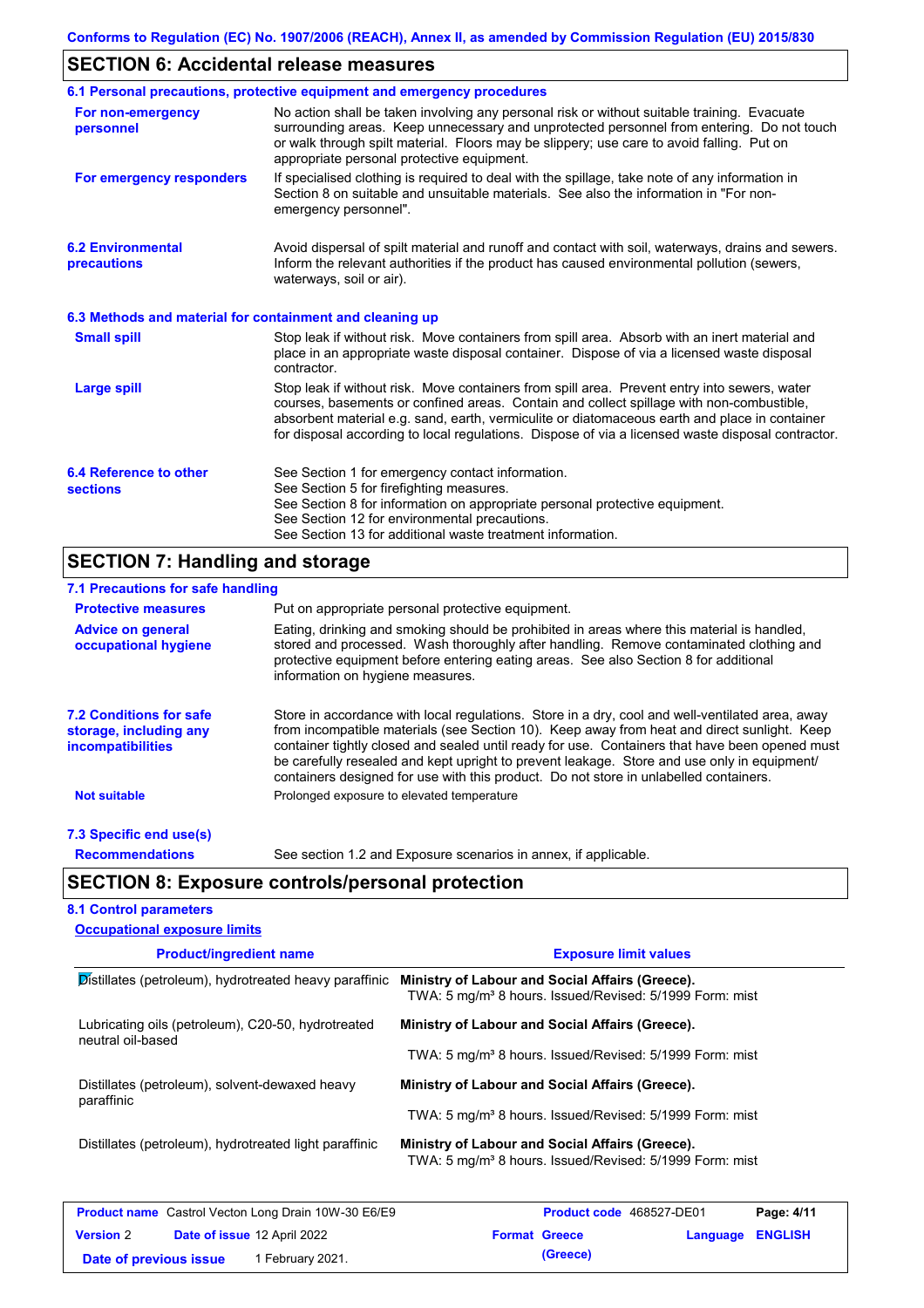# **SECTION 8: Exposure controls/personal protection**

Whilst specific OELs for certain components may be shown in this section, other components may be present in any mist, vapour or dust produced. Therefore, the specific OELs may not be applicable to the product as a whole and are provided for guidance only.

| <b>Recommended monitoring</b><br>procedures                    | If this product contains ingredients with exposure limits, personal, workplace atmosphere or<br>biological monitoring may be required to determine the effectiveness of the ventilation or other<br>control measures and/or the necessity to use respiratory protective equipment. Reference<br>should be made to monitoring standards, such as the following: European Standard EN 689<br>(Workplace atmospheres - Guidance for the assessment of exposure by inhalation to chemical<br>agents for comparison with limit values and measurement strategy) European Standard EN<br>14042 (Workplace atmospheres - Guide for the application and use of procedures for the<br>assessment of exposure to chemical and biological agents) European Standard EN 482<br>(Workplace atmospheres - General requirements for the performance of procedures for the<br>measurement of chemical agents) Reference to national guidance documents for methods for<br>the determination of hazardous substances will also be required. |                          |            |
|----------------------------------------------------------------|----------------------------------------------------------------------------------------------------------------------------------------------------------------------------------------------------------------------------------------------------------------------------------------------------------------------------------------------------------------------------------------------------------------------------------------------------------------------------------------------------------------------------------------------------------------------------------------------------------------------------------------------------------------------------------------------------------------------------------------------------------------------------------------------------------------------------------------------------------------------------------------------------------------------------------------------------------------------------------------------------------------------------|--------------------------|------------|
| <b>Derived No Effect Level</b><br>No DNELs/DMELs available.    |                                                                                                                                                                                                                                                                                                                                                                                                                                                                                                                                                                                                                                                                                                                                                                                                                                                                                                                                                                                                                            |                          |            |
| <b>Predicted No Effect Concentration</b><br>No PNECs available |                                                                                                                                                                                                                                                                                                                                                                                                                                                                                                                                                                                                                                                                                                                                                                                                                                                                                                                                                                                                                            |                          |            |
| <b>8.2 Exposure controls</b>                                   |                                                                                                                                                                                                                                                                                                                                                                                                                                                                                                                                                                                                                                                                                                                                                                                                                                                                                                                                                                                                                            |                          |            |
| <b>Appropriate engineering</b><br><b>controls</b>              | Provide exhaust ventilation or other engineering controls to keep the relevant airborne<br>concentrations below their respective occupational exposure limits.<br>All activities involving chemicals should be assessed for their risks to health, to ensure<br>exposures are adequately controlled. Personal protective equipment should only be considered<br>after other forms of control measures (e.g. engineering controls) have been suitably evaluated.<br>Personal protective equipment should conform to appropriate standards, be suitable for use, be<br>kept in good condition and properly maintained.<br>Your supplier of personal protective equipment should be consulted for advice on selection and<br>appropriate standards. For further information contact your national organisation for standards.<br>The final choice of protective equipment will depend upon a risk assessment. It is important to<br>ensure that all items of personal protective equipment are compatible.                    |                          |            |
| <b>Individual protection measures</b>                          |                                                                                                                                                                                                                                                                                                                                                                                                                                                                                                                                                                                                                                                                                                                                                                                                                                                                                                                                                                                                                            |                          |            |
| <b>Hygiene measures</b>                                        | Wash hands, forearms and face thoroughly after handling chemical products, before eating,<br>smoking and using the lavatory and at the end of the working period. Ensure that eyewash<br>stations and safety showers are close to the workstation location.                                                                                                                                                                                                                                                                                                                                                                                                                                                                                                                                                                                                                                                                                                                                                                |                          |            |
| <b>Respiratory protection</b>                                  | In case of insufficient ventilation, wear suitable respiratory equipment.<br>The correct choice of respiratory protection depends upon the chemicals being handled, the<br>conditions of work and use, and the condition of the respiratory equipment. Safety procedures<br>should be developed for each intended application. Respiratory protection equipment should<br>therefore be chosen in consultation with the supplier/manufacturer and with a full assessment<br>of the working conditions.                                                                                                                                                                                                                                                                                                                                                                                                                                                                                                                      |                          |            |
| <b>Eye/face protection</b>                                     | Safety glasses with side shields.                                                                                                                                                                                                                                                                                                                                                                                                                                                                                                                                                                                                                                                                                                                                                                                                                                                                                                                                                                                          |                          |            |
| <b>Skin protection</b>                                         |                                                                                                                                                                                                                                                                                                                                                                                                                                                                                                                                                                                                                                                                                                                                                                                                                                                                                                                                                                                                                            |                          |            |
| <b>Hand protection</b>                                         | <b>General Information:</b>                                                                                                                                                                                                                                                                                                                                                                                                                                                                                                                                                                                                                                                                                                                                                                                                                                                                                                                                                                                                |                          |            |
|                                                                | Because specific work environments and material handling practices vary, safety procedures<br>should be developed for each intended application. The correct choice of protective gloves<br>depends upon the chemicals being handled, and the conditions of work and use. Most gloves<br>provide protection for only a limited time before they must be discarded and replaced (even the<br>best chemically resistant gloves will break down after repeated chemical exposures).                                                                                                                                                                                                                                                                                                                                                                                                                                                                                                                                           |                          |            |
|                                                                | Gloves should be chosen in consultation with the supplier / manufacturer and taking account of<br>a full assessment of the working conditions.                                                                                                                                                                                                                                                                                                                                                                                                                                                                                                                                                                                                                                                                                                                                                                                                                                                                             |                          |            |
|                                                                | Recommended: Nitrile gloves.<br><b>Breakthrough time:</b>                                                                                                                                                                                                                                                                                                                                                                                                                                                                                                                                                                                                                                                                                                                                                                                                                                                                                                                                                                  |                          |            |
|                                                                | Breakthrough time data are generated by glove manufacturers under laboratory test conditions<br>and represent how long a glove can be expected to provide effective permeation resistance. It<br>is important when following breakthrough time recommendations that actual workplace<br>conditions are taken into account. Always consult with your glove supplier for up-to-date<br>technical information on breakthrough times for the recommended glove type.<br>Our recommendations on the selection of gloves are as follows:                                                                                                                                                                                                                                                                                                                                                                                                                                                                                         |                          |            |
|                                                                | Continuous contact:                                                                                                                                                                                                                                                                                                                                                                                                                                                                                                                                                                                                                                                                                                                                                                                                                                                                                                                                                                                                        |                          |            |
|                                                                | Gloves with a minimum breakthrough time of 240 minutes, or >480 minutes if suitable gloves                                                                                                                                                                                                                                                                                                                                                                                                                                                                                                                                                                                                                                                                                                                                                                                                                                                                                                                                 |                          |            |
| <b>Product name</b> Castrol Vecton Long Drain 10W-30 E6/E9     |                                                                                                                                                                                                                                                                                                                                                                                                                                                                                                                                                                                                                                                                                                                                                                                                                                                                                                                                                                                                                            | Product code 468527-DE01 | Page: 5/11 |

| <b>Product name</b> Castrol Vecton Long Drain 10W-30 E6/E9 |  |                             | <b>Product code</b> 468527-DE01 | Page: 5/11           |                  |  |
|------------------------------------------------------------|--|-----------------------------|---------------------------------|----------------------|------------------|--|
| <b>Version</b> 2                                           |  | Date of issue 12 April 2022 |                                 | <b>Format Greece</b> | Language ENGLISH |  |
| Date of previous issue                                     |  | 1 February 2021.            |                                 | (Greece)             |                  |  |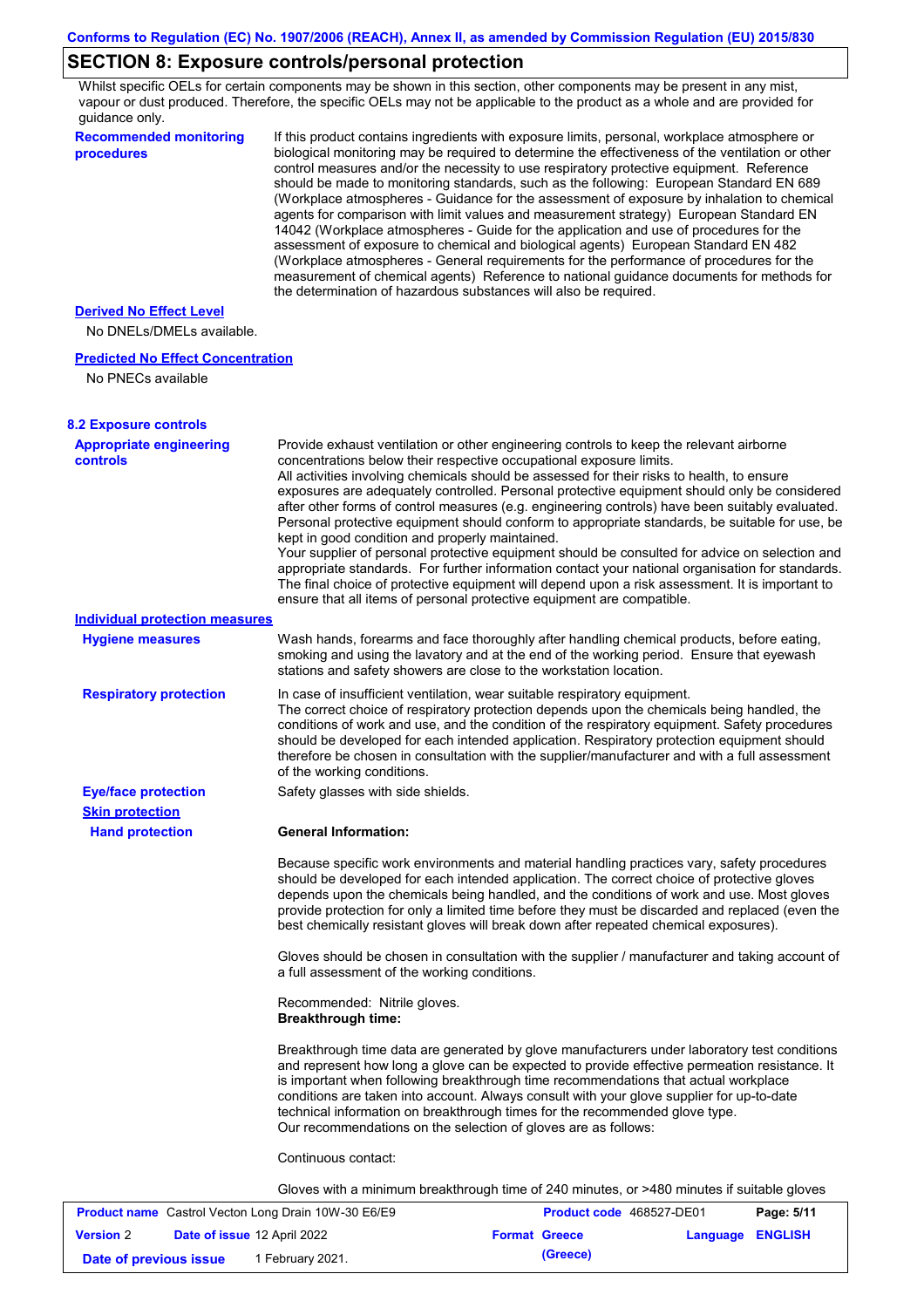# **SECTION 8: Exposure controls/personal protection**

|                                                  | can be obtained.<br>If suitable gloves are not available to offer that level of protection, gloves with shorter<br>breakthrough times may be acceptable as long as appropriate glove maintenance and<br>replacement regimes are determined and adhered to.                                                                                                                                                                                                                                                                                                                                                                                        |
|--------------------------------------------------|---------------------------------------------------------------------------------------------------------------------------------------------------------------------------------------------------------------------------------------------------------------------------------------------------------------------------------------------------------------------------------------------------------------------------------------------------------------------------------------------------------------------------------------------------------------------------------------------------------------------------------------------------|
|                                                  | Short-term / splash protection:                                                                                                                                                                                                                                                                                                                                                                                                                                                                                                                                                                                                                   |
|                                                  | Recommended breakthrough times as above.<br>It is recognised that for short-term, transient exposures, gloves with shorter breakthrough times<br>may commonly be used. Therefore, appropriate maintenance and replacement regimes must<br>be determined and rigorously followed.                                                                                                                                                                                                                                                                                                                                                                  |
|                                                  | <b>Glove Thickness:</b>                                                                                                                                                                                                                                                                                                                                                                                                                                                                                                                                                                                                                           |
|                                                  | For general applications, we recommend gloves with a thickness typically greater than 0.35 mm.                                                                                                                                                                                                                                                                                                                                                                                                                                                                                                                                                    |
|                                                  | It should be emphasised that glove thickness is not necessarily a good predictor of glove<br>resistance to a specific chemical, as the permeation efficiency of the glove will be dependent<br>on the exact composition of the glove material. Therefore, glove selection should also be based<br>on consideration of the task requirements and knowledge of breakthrough times.<br>Glove thickness may also vary depending on the glove manufacturer, the glove type and the<br>glove model. Therefore, the manufacturers' technical data should always be taken into account<br>to ensure selection of the most appropriate glove for the task. |
|                                                  | Note: Depending on the activity being conducted, gloves of varying thickness may be required<br>for specific tasks. For example:                                                                                                                                                                                                                                                                                                                                                                                                                                                                                                                  |
|                                                  | • Thinner gloves (down to 0.1 mm or less) may be required where a high degree of manual<br>dexterity is needed. However, these gloves are only likely to give short duration protection and<br>would normally be just for single use applications, then disposed of.                                                                                                                                                                                                                                                                                                                                                                              |
|                                                  | • Thicker gloves (up to 3 mm or more) may be required where there is a mechanical (as well<br>as a chemical) risk i.e. where there is abrasion or puncture potential.                                                                                                                                                                                                                                                                                                                                                                                                                                                                             |
| <b>Skin and body</b>                             | Use of protective clothing is good industrial practice.<br>Personal protective equipment for the body should be selected based on the task being<br>performed and the risks involved and should be approved by a specialist before handling this<br>product.<br>Cotton or polyester/cotton overalls will only provide protection against light superficial                                                                                                                                                                                                                                                                                        |
|                                                  | contamination that will not soak through to the skin. Overalls should be laundered on a regular<br>basis. When the risk of skin exposure is high (e.g. when cleaning up spillages or if there is a<br>risk of splashing) then chemical resistant aprons and/or impervious chemical suits and boots<br>will be required.                                                                                                                                                                                                                                                                                                                           |
| <b>Refer to standards:</b>                       | Respiratory protection: EN 529<br>Gloves: EN 420, EN 374<br>Eye protection: EN 166<br>Filtering half-mask: EN 149<br>Filtering half-mask with valve: EN 405<br>Half-mask: EN 140 plus filter<br>Full-face mask: EN 136 plus filter<br>Particulate filters: EN 143<br>Gas/combined filters: EN 14387                                                                                                                                                                                                                                                                                                                                               |
| <b>Environmental exposure</b><br><b>controls</b> | Emissions from ventilation or work process equipment should be checked to ensure they<br>comply with the requirements of environmental protection legislation. In some cases, fume<br>scrubbers, filters or engineering modifications to the process equipment will be necessary to<br>reduce emissions to acceptable levels.                                                                                                                                                                                                                                                                                                                     |
|                                                  |                                                                                                                                                                                                                                                                                                                                                                                                                                                                                                                                                                                                                                                   |

# **SECTION 9: Physical and chemical properties**

The conditions of measurement of all properties are at standard temperature and pressure unless otherwise indicated.

### **9.1 Information on basic physical and chemical properties**

|                        | Date of previous issue<br>1 February 2021.                 |                 |                      | (Greece)                 |          |                |
|------------------------|------------------------------------------------------------|-----------------|----------------------|--------------------------|----------|----------------|
| <b>Version 2</b>       | Date of issue 12 April 2022                                |                 | <b>Format Greece</b> |                          | Language | <b>ENGLISH</b> |
|                        | <b>Product name</b> Castrol Vecton Long Drain 10W-30 E6/E9 |                 |                      | Product code 468527-DE01 |          | Page: 6/11     |
| pH                     |                                                            | Not applicable. |                      |                          |          |                |
| <b>Odour threshold</b> |                                                            | Not available.  |                      |                          |          |                |
| <b>Odour</b>           |                                                            | Not available.  |                      |                          |          |                |
| <b>Colour</b>          |                                                            | Amber.          |                      |                          |          |                |
| <b>Physical state</b>  | Liguid.                                                    |                 |                      |                          |          |                |
|                        |                                                            |                 |                      |                          |          |                |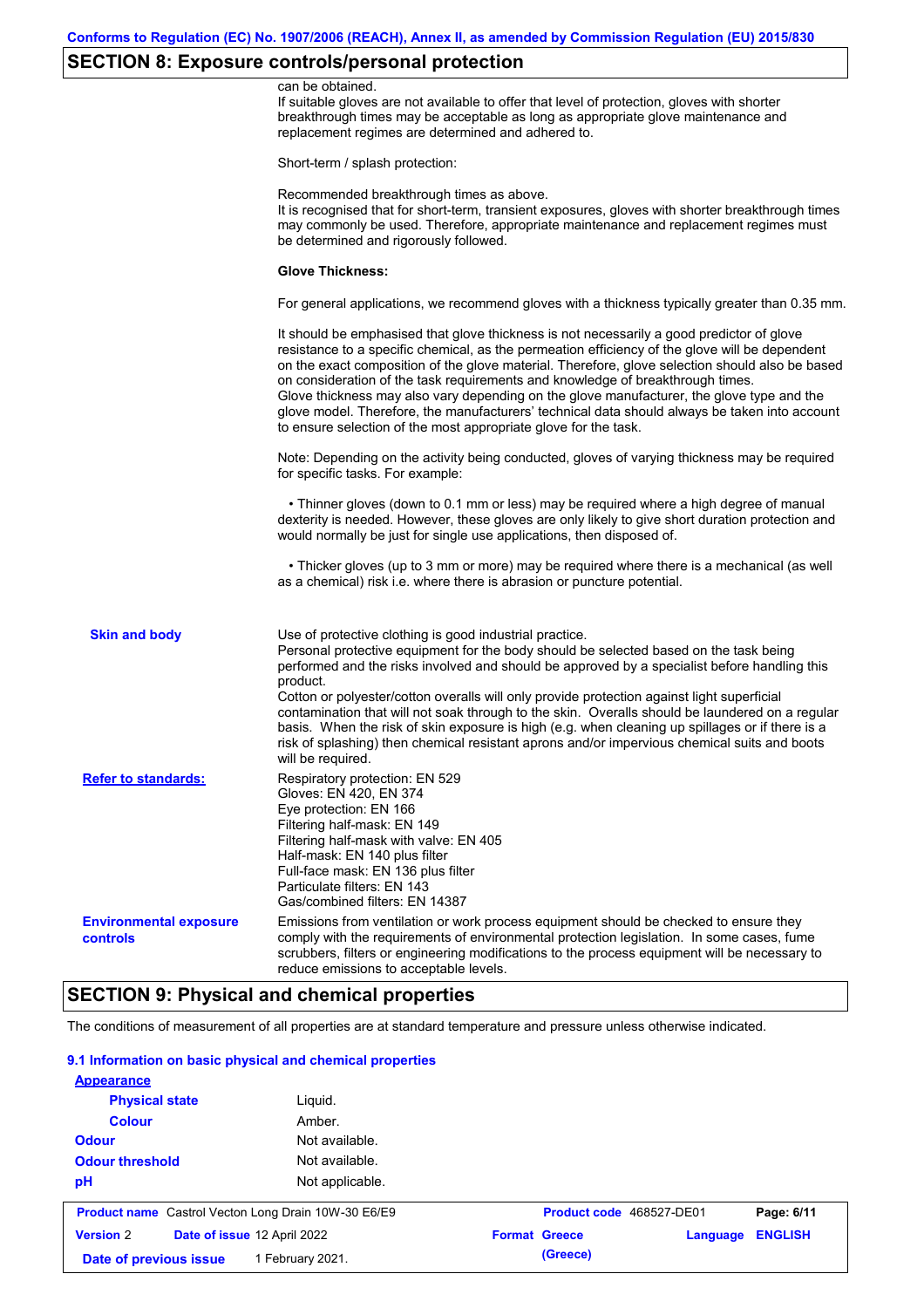# **SECTION 9: Physical and chemical properties**

| <b>Melting point/freezing point</b>                    | Not available.                        |
|--------------------------------------------------------|---------------------------------------|
| Initial boiling point and boiling                      | Not available.                        |
| range                                                  |                                       |
| <b>Pour point</b>                                      | -42 $^{\circ}$ C                      |
| <b>Flash point</b>                                     | Open cup: 232°C (449.6°F) [Cleveland] |
| <b>Evaporation rate</b>                                | Not available.                        |
| <b>Flammability (solid, gas)</b>                       | Not available.                        |
| <b>Upper/lower flammability or</b><br>explosive limits | Not available.                        |
| Vapour pressure                                        | Not available.                        |

|                                                   |                                                                                                                                 | Vapour Pressure at 20°C |         |                    | Vapour pressure at 50°C |               |               |
|---------------------------------------------------|---------------------------------------------------------------------------------------------------------------------------------|-------------------------|---------|--------------------|-------------------------|---------------|---------------|
|                                                   | <b>Ingredient name</b>                                                                                                          | mm Hg kPa               |         | <b>Method</b>      | mm<br>Hg                | kPa           | <b>Method</b> |
|                                                   | Distillates (petroleum),<br>hydrotreated heavy<br>paraffinic                                                                    | < 0.08                  | < 0.011 | <b>ASTM D 5191</b> |                         |               |               |
|                                                   | Lubricating oils<br>(petroleum), C20-50,<br>hydrotreated neutral oil-<br>based                                                  | <0.08                   | < 0.011 | <b>ASTM D 5191</b> |                         |               |               |
|                                                   | Distillates (petroleum),<br>solvent-dewaxed<br>heavy paraffinic                                                                 | < 0.08                  | < 0.011 | <b>ASTM D 5191</b> |                         |               |               |
|                                                   | Distillates (petroleum),<br>hydrotreated light<br>paraffinic                                                                    | < 0.08                  | < 0.011 | <b>ASTM D 5191</b> |                         |               |               |
| <b>Vapour density</b>                             | Not available.                                                                                                                  |                         |         |                    |                         |               |               |
| <b>Relative density</b>                           | Not available.                                                                                                                  |                         |         |                    |                         |               |               |
| <b>Density</b>                                    | <1000 kg/m <sup>3</sup> (<1 g/cm <sup>3</sup> ) at 15°C                                                                         |                         |         |                    |                         |               |               |
| <b>Solubility(ies)</b>                            | insoluble in water.                                                                                                             |                         |         |                    |                         |               |               |
| <b>Partition coefficient: n-octanol/</b><br>water | Mot applicable.                                                                                                                 |                         |         |                    |                         |               |               |
| <b>Auto-ignition temperature</b>                  | <b>Ingredient name</b>                                                                                                          |                         | °C      | $\mathsf{P}$       |                         | <b>Method</b> |               |
|                                                   | reaction mass of isomers of:<br>C7-9-alkyl 3-(3,5-di-tert-butyl-<br>4-hydroxyphenyl) propionate                                 |                         | 365     | 689                |                         |               |               |
| <b>Decomposition temperature</b>                  | Not available.                                                                                                                  |                         |         |                    |                         |               |               |
| <b>Viscosity</b>                                  | Kinematic: 83.4 mm <sup>2</sup> /s (83.4 cSt) at 40°C<br>Kinematic: 11.7 to 12.5 mm <sup>2</sup> /s (11.7 to 12.5 cSt) at 100°C |                         |         |                    |                         |               |               |
| <b>Explosive properties</b>                       | Not available.                                                                                                                  |                         |         |                    |                         |               |               |
| <b>Oxidising properties</b>                       | Not available.                                                                                                                  |                         |         |                    |                         |               |               |
| <b>Particle characteristics</b>                   |                                                                                                                                 |                         |         |                    |                         |               |               |
| <b>Median particle size</b>                       | Mot applicable.                                                                                                                 |                         |         |                    |                         |               |               |
| 9.2 Other information                             |                                                                                                                                 |                         |         |                    |                         |               |               |
| No additional information.                        |                                                                                                                                 |                         |         |                    |                         |               |               |

| <b>SECTION 10: Stability and reactivity</b> |                                    |
|---------------------------------------------|------------------------------------|
| 40.4 Departicular                           | No aponific toot data quailable fo |

| <b>10.1 Reactivity</b>                                     | No specific test data available for this product. Refer to Conditions to avoid and Incompatible<br>materials for additional information.                                |                          |          |                |
|------------------------------------------------------------|-------------------------------------------------------------------------------------------------------------------------------------------------------------------------|--------------------------|----------|----------------|
| <b>10.2 Chemical stability</b>                             | The product is stable.                                                                                                                                                  |                          |          |                |
| <b>10.3 Possibility of</b><br>hazardous reactions          | Under normal conditions of storage and use, hazardous reactions will not occur.<br>Under normal conditions of storage and use, hazardous polymerisation will not occur. |                          |          |                |
| <b>10.4 Conditions to avoid</b>                            | Avoid all possible sources of ignition (spark or flame).                                                                                                                |                          |          |                |
| <b>10.5 Incompatible materials</b>                         | Reactive or incompatible with the following materials: oxidising materials.                                                                                             |                          |          |                |
| <b>Product name</b> Castrol Vecton Long Drain 10W-30 E6/E9 |                                                                                                                                                                         | Product code 468527-DE01 |          | Page: 7/11     |
| <b>Version 2</b><br><b>Date of issue 12 April 2022</b>     |                                                                                                                                                                         | <b>Format Greece</b>     | Language | <b>ENGLISH</b> |

**Date of previous issue 1 February 2021. (Greece)** 

**Date of issue** 12 April 2022 **Format Greece Language ENGLISH**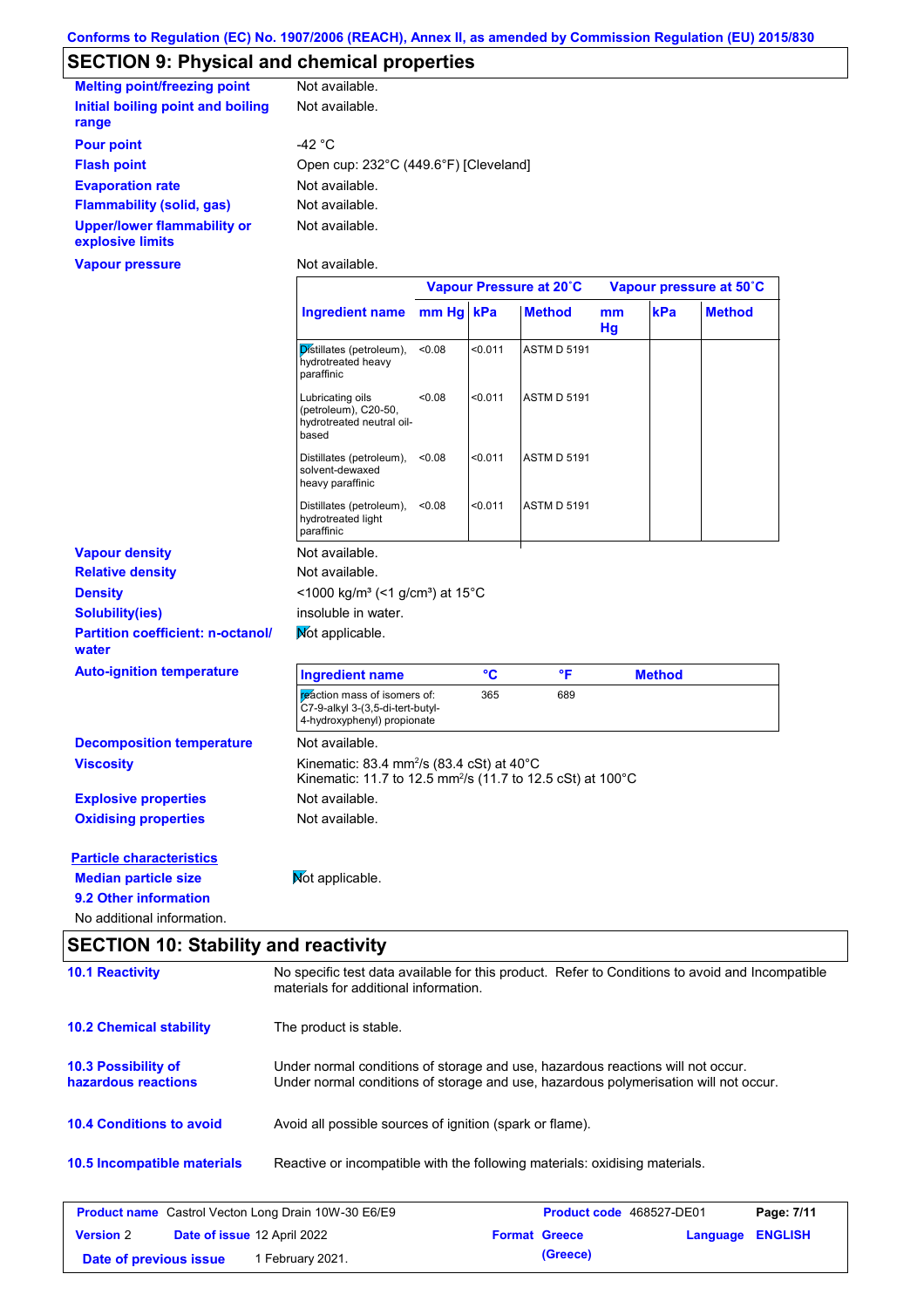### **SECTION 10: Stability and reactivity**

**10.6 Hazardous decomposition products** Under normal conditions of storage and use, hazardous decomposition products should not be produced.

# **SECTION 11: Toxicological information**

| 11.1 Information on toxicological effects |                                                                                                                                                                                                                                                                                                                                                                                                                 |
|-------------------------------------------|-----------------------------------------------------------------------------------------------------------------------------------------------------------------------------------------------------------------------------------------------------------------------------------------------------------------------------------------------------------------------------------------------------------------|
| <b>Acute toxicity estimates</b>           |                                                                                                                                                                                                                                                                                                                                                                                                                 |
| Not available.                            |                                                                                                                                                                                                                                                                                                                                                                                                                 |
| <b>Information on likely</b>              | Routes of entry anticipated: Dermal, Inhalation.                                                                                                                                                                                                                                                                                                                                                                |
| routes of exposure                        |                                                                                                                                                                                                                                                                                                                                                                                                                 |
| <b>Potential acute health effects</b>     |                                                                                                                                                                                                                                                                                                                                                                                                                 |
| <b>Inhalation</b>                         | Exposure to decomposition products may cause a health hazard. Serious effects may be<br>delayed following exposure.                                                                                                                                                                                                                                                                                             |
| <b>Ingestion</b>                          | No known significant effects or critical hazards.                                                                                                                                                                                                                                                                                                                                                               |
| <b>Skin contact</b>                       | Defatting to the skin. May cause skin dryness and irritation.                                                                                                                                                                                                                                                                                                                                                   |
| <b>Eye contact</b>                        | No known significant effects or critical hazards.                                                                                                                                                                                                                                                                                                                                                               |
|                                           | <b>Symptoms related to the physical, chemical and toxicological characteristics</b>                                                                                                                                                                                                                                                                                                                             |
| <b>Inhalation</b>                         | No specific data.                                                                                                                                                                                                                                                                                                                                                                                               |
| <b>Ingestion</b>                          | No specific data.                                                                                                                                                                                                                                                                                                                                                                                               |
| <b>Skin contact</b>                       | Adverse symptoms may include the following:<br>irritation<br>dryness<br>cracking                                                                                                                                                                                                                                                                                                                                |
| <b>Eye contact</b>                        | No specific data.                                                                                                                                                                                                                                                                                                                                                                                               |
|                                           | Delayed and immediate effects as well as chronic effects from short and long-term exposure                                                                                                                                                                                                                                                                                                                      |
| <b>Inhalation</b>                         | Overexposure to the inhalation of airborne droplets or aerosols may cause irritation of the<br>respiratory tract.                                                                                                                                                                                                                                                                                               |
| <b>Ingestion</b>                          | Ingestion of large quantities may cause nausea and diarrhoea.                                                                                                                                                                                                                                                                                                                                                   |
| <b>Skin contact</b>                       | Prolonged or repeated contact can defat the skin and lead to irritation and/or dermatitis.                                                                                                                                                                                                                                                                                                                      |
| <b>Eye contact</b>                        | Potential risk of transient stinging or redness if accidental eye contact occurs.                                                                                                                                                                                                                                                                                                                               |
| <b>Potential chronic health effects</b>   |                                                                                                                                                                                                                                                                                                                                                                                                                 |
| <b>General</b>                            | <b>USED ENGINE OILS</b><br>Combustion products resulting from the operation of internal combustion engines contaminate<br>engine oils during use. Used engine oil may contain hazardous components which have the<br>potential to cause skin cancer. Frequent or prolonged contact with all types and makes of used<br>engine oil must therefore be avoided and a high standard of personal hygiene maintained. |
| <b>Carcinogenicity</b>                    | No known significant effects or critical hazards.                                                                                                                                                                                                                                                                                                                                                               |
| <b>Mutagenicity</b>                       | No known significant effects or critical hazards.                                                                                                                                                                                                                                                                                                                                                               |
| <b>Developmental effects</b>              | No known significant effects or critical hazards.                                                                                                                                                                                                                                                                                                                                                               |
| <b>Fertility effects</b>                  | No known significant effects or critical hazards.                                                                                                                                                                                                                                                                                                                                                               |

### **SECTION 12: Ecological information**

**Environmental hazards** Not classified as dangerous

#### **12.2 Persistence and degradability**

Expected to be biodegradable.

#### **12.3 Bioaccumulative potential**

This product is not expected to bioaccumulate through food chains in the environment.

| <b>12.4 Mobility in soil</b>                                  |                                                                      |
|---------------------------------------------------------------|----------------------------------------------------------------------|
| <b>Soil/water partition</b><br>coefficient (K <sub>oc</sub> ) | Not available.                                                       |
| <b>Mobility</b>                                               | Spillages may penetrate the soil causing ground water contamination. |

#### **12.5 Results of PBT and vPvB assessment**

Product does not meet the criteria for PBT or vPvB according to Regulation (EC) No. 1907/2006, Annex XIII.

| <b>Product name</b> Castrol Vecton Long Drain 10W-30 E6/E9 |  | Product code 468527-DE01           |                      | Page: 8/11 |                         |  |
|------------------------------------------------------------|--|------------------------------------|----------------------|------------|-------------------------|--|
| <b>Version 2</b>                                           |  | <b>Date of issue 12 April 2022</b> | <b>Format Greece</b> |            | <b>Language ENGLISH</b> |  |
| Date of previous issue                                     |  | 1 February 2021.                   |                      | (Greece)   |                         |  |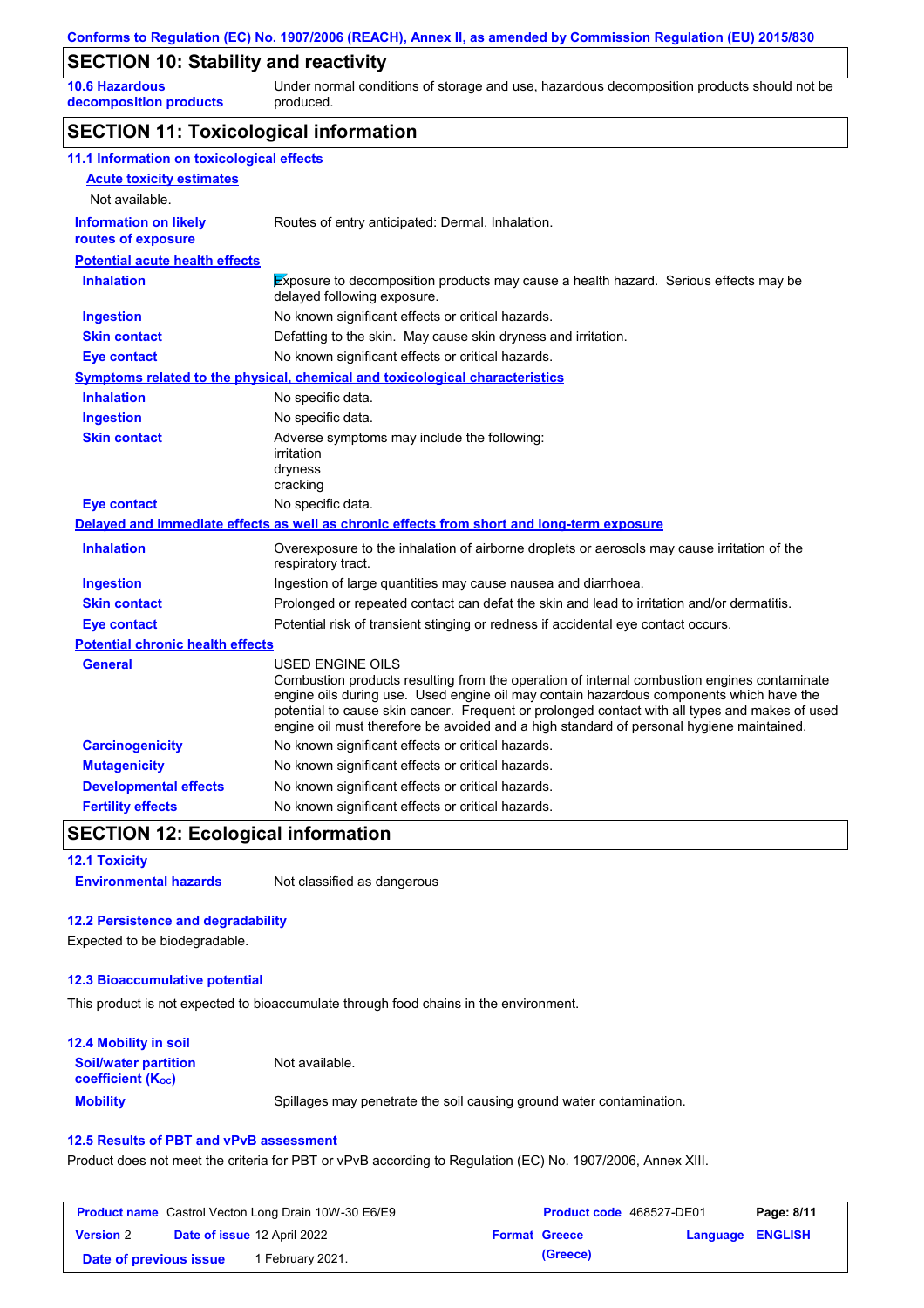## **SECTION 12: Ecological information**

#### **12.6 Other adverse effects**

**Other ecological information**

Spills may form a film on water surfaces causing physical damage to organisms. Oxygen transfer could also be impaired.

# **SECTION 13: Disposal considerations**

|  |  | <b>13.1 Waste treatment methods</b> |  |
|--|--|-------------------------------------|--|
|--|--|-------------------------------------|--|

#### **Product**

**Methods of disposal**

**Hazardous waste** Yes. Where possible, arrange for product to be recycled. Dispose of via an authorised person/ licensed waste disposal contractor in accordance with local regulations.

**European waste catalogue (EWC)**

| Waste code | <b>Waste designation</b>                                         |
|------------|------------------------------------------------------------------|
| 13 02 05*  | Imineral-based non-chlorinated engine, gear and lubricating oils |

However, deviation from the intended use and/or the presence of any potential contaminants may require an alternative waste disposal code to be assigned by the end user.

| <b>Packaging</b>           |                                                                                                                                                                                                                                         |
|----------------------------|-----------------------------------------------------------------------------------------------------------------------------------------------------------------------------------------------------------------------------------------|
| <b>Methods of disposal</b> | Where possible, arrange for product to be recycled. Dispose of via an authorised person/<br>licensed waste disposal contractor in accordance with local regulations.                                                                    |
| <b>Special precautions</b> | This material and its container must be disposed of in a safe way. Empty containers or liners<br>may retain some product residues. Avoid dispersal of spilt material and runoff and contact with<br>soil, waterways, drains and sewers. |
| <b>References</b>          | Commission 2014/955/EU<br>Directive 2008/98/EC                                                                                                                                                                                          |

### **SECTION 14: Transport information**

|                                           | <b>ADR/RID</b> | <b>ADN</b>     | <b>IMDG</b>    | <b>IATA</b>    |  |
|-------------------------------------------|----------------|----------------|----------------|----------------|--|
| 14.1 UN number                            | Not regulated. | Not regulated. | Not regulated. | Not regulated. |  |
| 14.2 UN proper<br>shipping name           |                |                |                |                |  |
| <b>14.3 Transport</b><br>hazard class(es) |                |                |                |                |  |
| 14.4 Packing<br>group                     |                |                |                |                |  |
| 14.5<br><b>Environmental</b><br>hazards   | No.            | No.            | No.            | No.            |  |
| <b>Additional</b><br>information          |                |                |                |                |  |

**14.6 Special precautions for user**

Not available.

Not available.

**14.7 Transport in bulk according to IMO instruments**

### **SECTION 15: Regulatory information**

**15.1 Safety, health and environmental regulations/legislation specific for the substance or mixture EU Regulation (EC) No. 1907/2006 (REACH)**

#### **Annex XIV - List of substances subject to authorisation**

**Annex XIV**

None of the components are listed.

**Substances of very high concern**

None of the components are listed.

| <b>Product name</b> Castrol Vecton Long Drain 10W-30 E6/E9 |  | <b>Product code</b> 468527-DE01    |  | Page: 9/11           |                         |  |
|------------------------------------------------------------|--|------------------------------------|--|----------------------|-------------------------|--|
| <b>Version 2</b>                                           |  | <b>Date of issue 12 April 2022</b> |  | <b>Format Greece</b> | <b>Language ENGLISH</b> |  |
| Date of previous issue                                     |  | 1 February 2021.                   |  | (Greece)             |                         |  |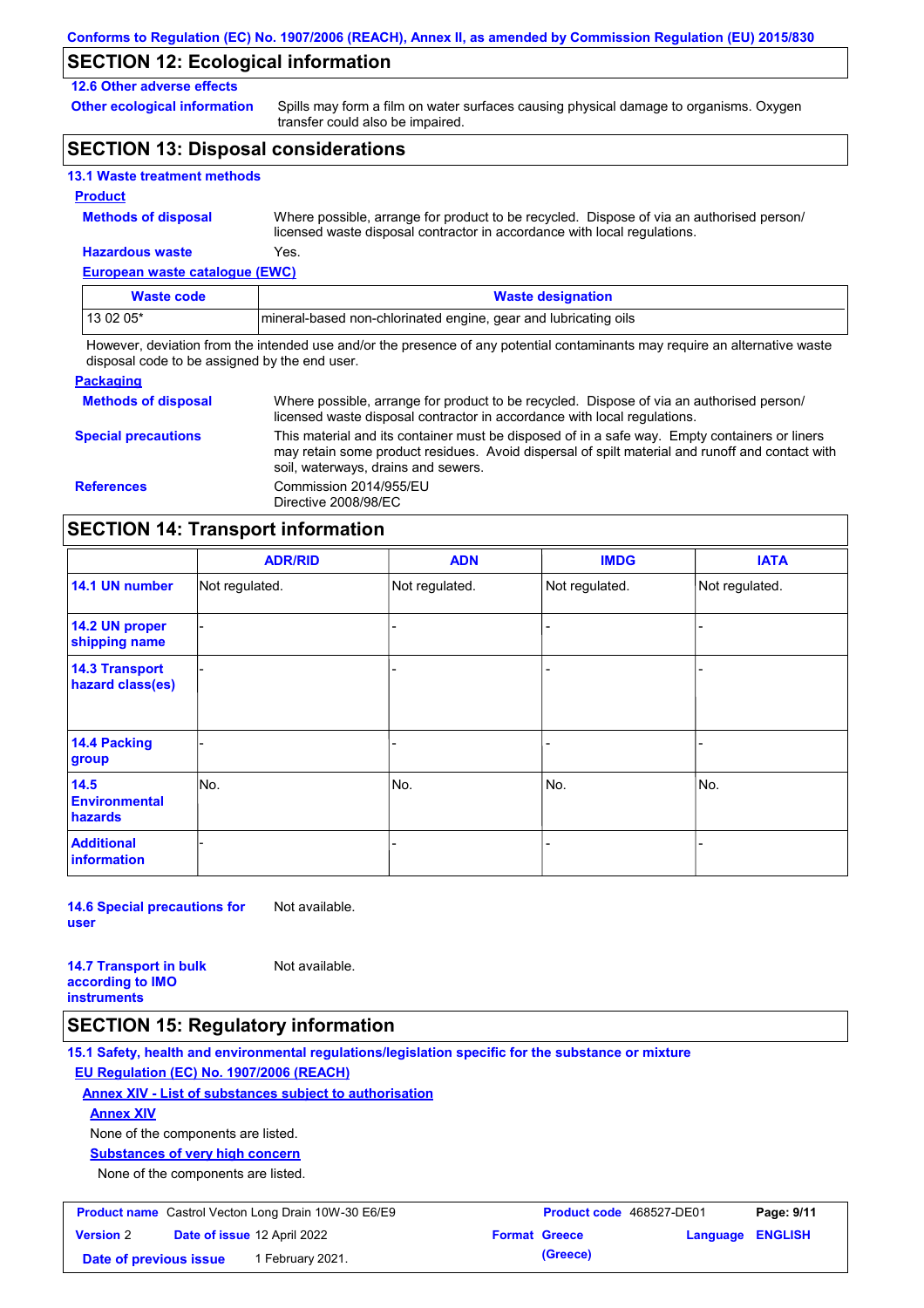# **SECTION 15: Regulatory information**

| EU Regulation (EC) No. 1907/2006 (REACH)                                                                                                                 |                                                                                                                                |
|----------------------------------------------------------------------------------------------------------------------------------------------------------|--------------------------------------------------------------------------------------------------------------------------------|
| <b>Annex XVII - Restrictions</b><br>on the manufacture.<br>placing on the market<br>and use of certain<br>dangerous substances,<br>mixtures and articles | Not applicable.                                                                                                                |
| <b>Other regulations</b>                                                                                                                                 |                                                                                                                                |
| <b>REACH Status</b>                                                                                                                                      | The company, as identified in Section 1, sells this product in the EU in compliance with the<br>current requirements of REACH. |
| <b>United States inventory</b><br>(TSCA 8b)                                                                                                              | All components are active or exempted.                                                                                         |
| <b>Australia inventory (AIIC)</b>                                                                                                                        | All components are listed or exempted.                                                                                         |
| <b>Canada inventory</b>                                                                                                                                  | All components are listed or exempted.                                                                                         |
| <b>China inventory (IECSC)</b>                                                                                                                           | At least one component is not listed.                                                                                          |
| <b>Japan inventory (CSCL)</b>                                                                                                                            | All components are listed or exempted.                                                                                         |
| <b>Korea inventory (KECI)</b>                                                                                                                            | All components are listed or exempted.                                                                                         |
| <b>Philippines inventory</b><br>(PICCS)                                                                                                                  | At least one component is not listed.                                                                                          |
| <b>Taiwan Chemical</b><br><b>Substances Inventory</b><br>(TCSI)                                                                                          | All components are listed or exempted.                                                                                         |
| Ozone depleting substances (1005/2009/EU)                                                                                                                |                                                                                                                                |
| Not listed.                                                                                                                                              |                                                                                                                                |
| Prior Informed Consent (PIC) (649/2012/EU)<br>Not listed.                                                                                                |                                                                                                                                |
| <b>Persistent Organic Pollutants</b><br>Not listed.                                                                                                      |                                                                                                                                |
| <b>EU - Water framework directive - Priority substances</b><br>None of the components are listed.                                                        |                                                                                                                                |
| <b>Seveso Directive</b>                                                                                                                                  |                                                                                                                                |
| This product is not controlled under the Seveso Directive.                                                                                               |                                                                                                                                |

| <b>15.2 Chemical safety</b> |  |
|-----------------------------|--|
| assessment                  |  |

A Chemical Safety Assessment has been carried out for one or more of the substances within this mixture. A Chemical Safety Assessment has not been carried out for the mixture itself.

# **SECTION 16: Other information**

| <b>Abbreviations and acronyms</b>                                                | ADN = European Provisions concerning the International Carriage of Dangerous Goods by<br>Inland Waterway<br>ADR = The European Agreement concerning the International Carriage of Dangerous Goods by<br>Road<br>ATE = Acute Toxicity Estimate<br><b>BCF</b> = Bioconcentration Factor<br>CAS = Chemical Abstracts Service<br>CLP = Classification, Labelling and Packaging Regulation [Regulation (EC) No. 1272/2008]<br>CSA = Chemical Safety Assessment<br>CSR = Chemical Safety Report<br><b>DMEL = Derived Minimal Effect Level</b><br>DNEL = Derived No Effect Level<br>EINECS = European Inventory of Existing Commercial chemical Substances<br>ES = Exposure Scenario<br>EUH statement = CLP-specific Hazard statement<br>EWC = European Waste Catalogue<br>GHS = Globally Harmonized System of Classification and Labelling of Chemicals<br>IATA = International Air Transport Association<br>IBC = Intermediate Bulk Container<br>IMDG = International Maritime Dangerous Goods |                                  |          |                |
|----------------------------------------------------------------------------------|-------------------------------------------------------------------------------------------------------------------------------------------------------------------------------------------------------------------------------------------------------------------------------------------------------------------------------------------------------------------------------------------------------------------------------------------------------------------------------------------------------------------------------------------------------------------------------------------------------------------------------------------------------------------------------------------------------------------------------------------------------------------------------------------------------------------------------------------------------------------------------------------------------------------------------------------------------------------------------------------|----------------------------------|----------|----------------|
|                                                                                  | LogPow = logarithm of the octanol/water partition coefficient<br>MARPOL = International Convention for the Prevention of Pollution From Ships, 1973 as<br>modified by the Protocol of 1978. ("Marpol" = marine pollution)<br>OECD = Organisation for Economic Co-operation and Development                                                                                                                                                                                                                                                                                                                                                                                                                                                                                                                                                                                                                                                                                                |                                  |          |                |
| <b>Product name</b> Castrol Vecton Long Drain 10W-30 E6/E9                       |                                                                                                                                                                                                                                                                                                                                                                                                                                                                                                                                                                                                                                                                                                                                                                                                                                                                                                                                                                                           | Product code 468527-DE01         |          | Page: 10/11    |
| <b>Version 2</b><br><b>Date of issue 12 April 2022</b><br>Date of previous issue | 1 February 2021.                                                                                                                                                                                                                                                                                                                                                                                                                                                                                                                                                                                                                                                                                                                                                                                                                                                                                                                                                                          | <b>Format Greece</b><br>(Greece) | Language | <b>ENGLISH</b> |